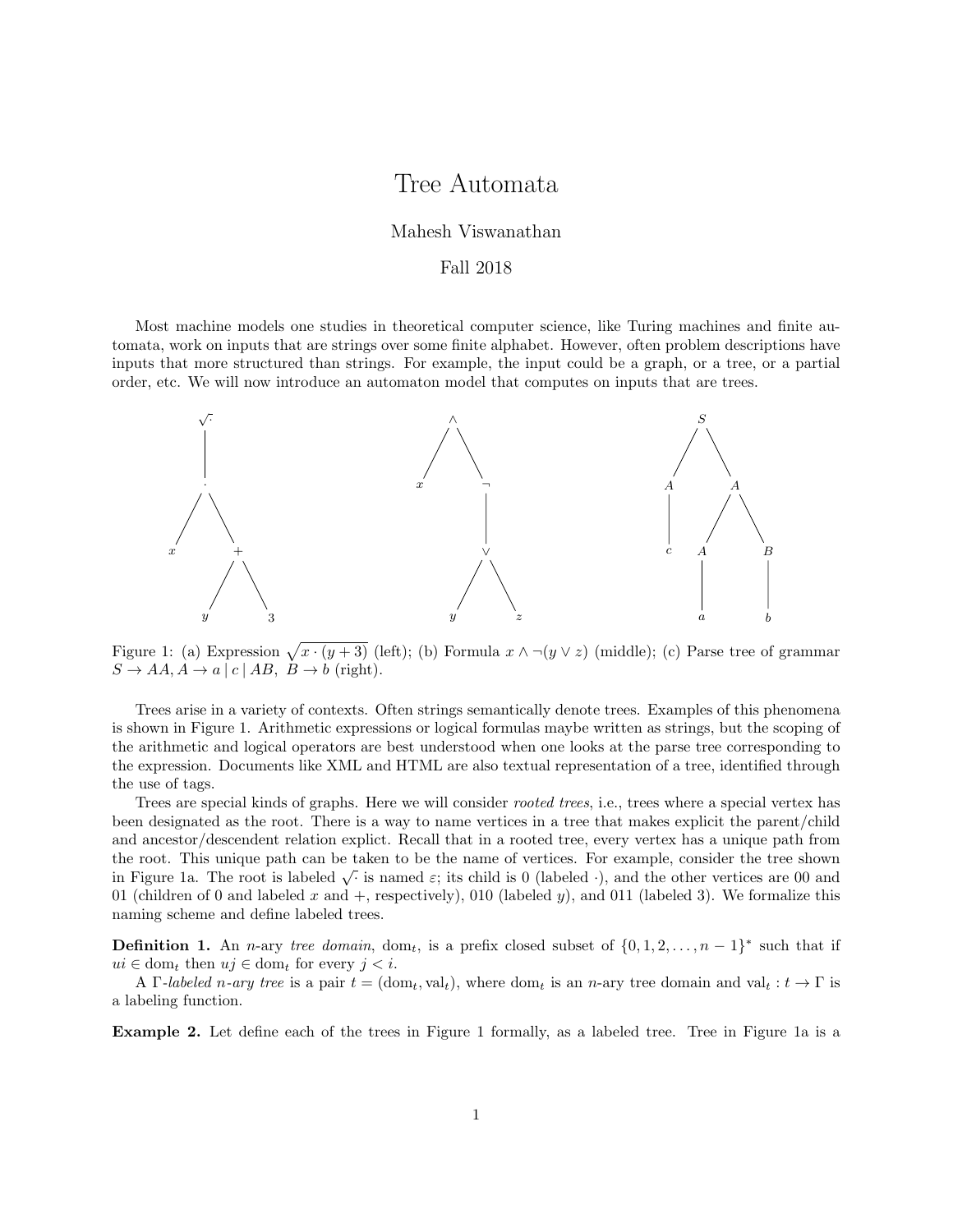$\{\sqrt{,\cdot, +}, x, y, 3\}$ -labeled tree  $t_1 = (\{\varepsilon, 0, 00, 01, 010, 011\}, \text{val}_{t_1}),$  where

$$
\text{val}_{t_1}(\varepsilon) = \bigvee \quad \text{val}_{t_1}(0) = \cdot \quad \text{val}_{t_1}(00) = x
$$
  

$$
\text{val}_{t_1}(01) = + \quad \text{val}_{t_1}(010) = y \quad \text{val}_{t_1}(011) = 3
$$

Similarly, tree shown in Figure 1b is  $t_2 = (\{\varepsilon, 0, 1, 10, 100, 101\}, \text{val}_{t_2})$  with

$$
\text{val}_{t_2}(\varepsilon) = \wedge \quad \text{val}_{t_2}(0) = x \quad \text{val}_{t_2}(1) = \neg \n\text{val}_{t_2}(10) = \vee \quad \text{val}_{t_2}(100) = y \quad \text{val}_{t_2}(101) = z
$$

It is useful to introduce two operations on trees: the operation of building larger trees from smaller trees, and the operation of identifying subtrees of trees. Suppose  $t_0$  and  $t_1$  are Γ-labeled trees. Then, for any  $A \in \Gamma$ ,  $A(t_0, t_1)$  denotes tree with root labeled A, with left child of the root being the tree  $t_0$ , and the right child of the tree being  $t_1$ . This can be generalized to a tree of the form  $A(t_0, t_1, \ldots, t_k)$  formed from k trees  $t_0 \ldots t_k$  with root labeled A. For a vertex/position p in a tree t, the subtree rooted at that vertex will be denoted by  $t|_p$ . We define these two operations precisely.

**Definition 3.** Given  $\Gamma$ -labeled trees  $t_0 = (\text{dom}_{t_0}, \text{val}_{t_0})$  and  $t_1 = (\text{dom}_{t_1}, \text{val}_{t_1})$ , and  $A \in \Gamma$ , the tree  $A(t_0, t_1)$ is given by  $t = (\text{dom}_t, \text{val}_t)$  where

$$
\text{dom}_t = \{\varepsilon\} \cup \{0u \mid u \in \text{dom}_{t_0}\} \cup \{1u \mid u \in \text{dom}_{t_1}\}
$$

$$
\text{val}_t(u) = \begin{cases} A & \text{if } u = \varepsilon \\ \text{val}_{t_0}(v) & \text{if } u = 0v \\ \text{val}_{t_1}(v) & \text{if } u = 1v \end{cases}
$$

The above construction can be naturally generalized to the tree  $A(t_0, \ldots t_k)$ ,  $k \geq 0$ , formed from  $k+1$  trees  $t_0, \ldots t_k$ .

Given a Γ-labeled tree  $t = (\text{dom}_t, \text{val}_t)$  and vertex/position  $p \in \text{dom}_t$ , subtree rooted at position p, is the tree  $t|_p = (\text{dom}_{t|_p}, \text{val}_{t|_p})$  given by

$$
\text{dom}_{t|_p} = \{u \mid pu \in \text{dom}_t\}
$$

$$
\text{val}_{t|_p}(u) = \text{val}_t(pu)
$$

Add example.

## 1 Deterministic Tree Automata

We will now define deterministic tree automata (DTA). Like a DFA, a DTA has finitely many transitions but it processes a tree. Intuitively, a DTA starts with some states at the leaves depending on the label of the leaves. At each step, based on the states of the children and the label of a node, the transition of the DTA determines the state of the node. When finally, the state of the root is determined, the input is accepted if this state is an accepting state; otherwise it is rejected. Let us define this automaton and its computation precisely.

**Definition 4.** A deterministic tree automaton (DTA) on  $\Sigma$ -labeled n-ary trees is  $M = (Q, \Sigma, \delta, F)$  where Q is a finite set of states,  $F \subseteq Q$  is a set of final/accepting states, and  $\delta = \bigcup_{i=0}^n \delta_i$  is the transition function, where  $\delta_i: Q^i \times \Sigma \to Q$ .

We will now define the execution of a DTA M on a  $\Sigma$ -labeled tree  $t = (\text{dom}_t, \text{val}_t)$ . To do that let us recall some terminology. Recall that as per our convention of tree domains, a vertex  $u \in \text{dom}_t$  has i children if  $uj \in \text{dom}_t$  for all  $j < i$  but  $ui \notin \text{dom}_t$ . In particular, a vertex u has 0 children or is a leaf, if  $u0 \notin \text{dom}t$ . We are now ready to define a run of DTA, an accepting run of a DTA, and the language recognized by a DTA.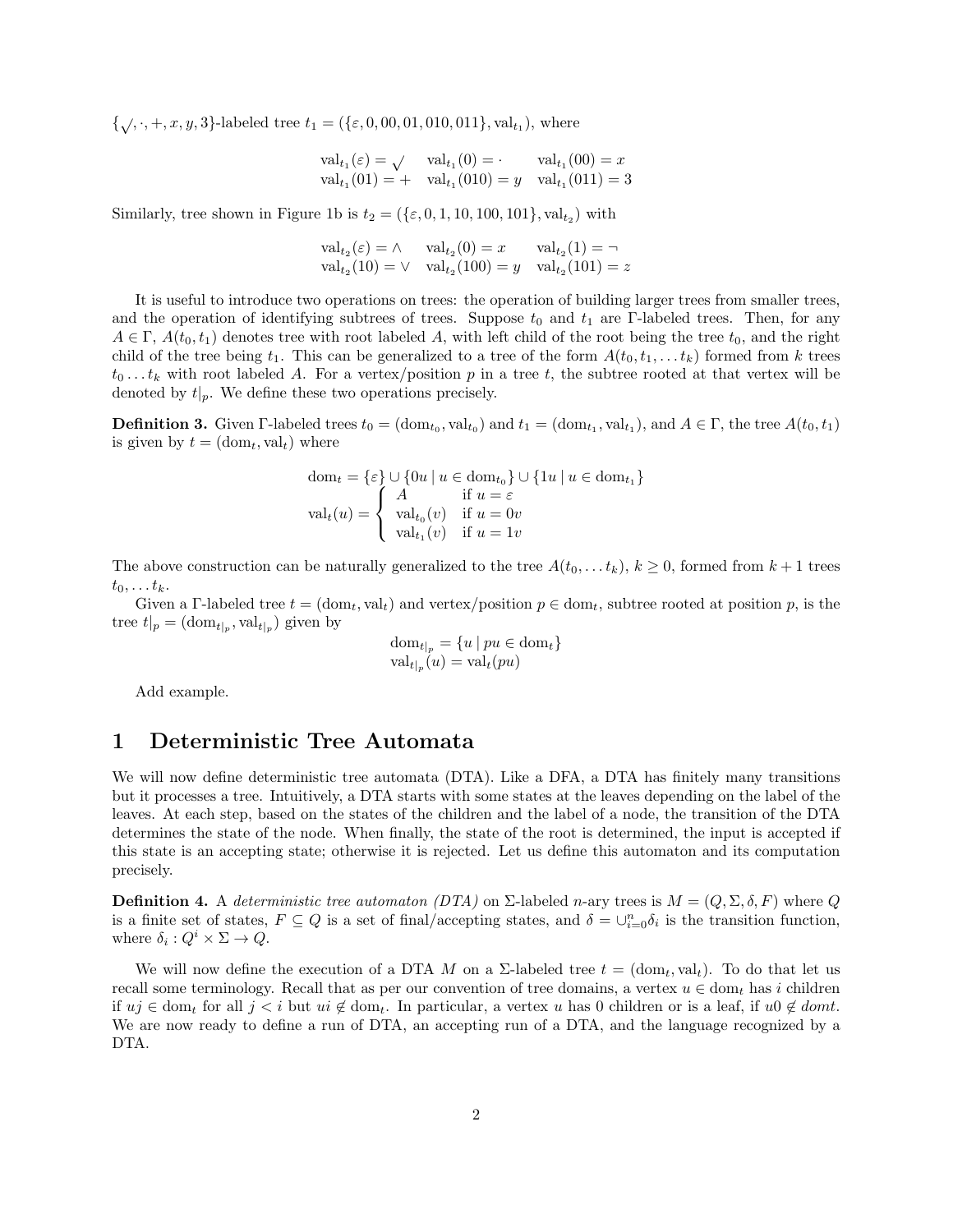**Definition 5.** The run of a DTA  $M = (Q, \Sigma, \delta = \bigcup_{i=0}^{n} F)$  on a tree  $t = (\text{dom}_t, \text{val}_t)$  is a  $Q$ -labeled tree  $\rho = (\text{dom}_{\rho}, \text{val}_{\rho})$  where  $\text{dom}_{\rho} = \text{dom}_{t}$  and for any vertex  $u \in \text{dom}_{t}$  with i children,

$$
\operatorname{val}_{\rho}(u) = \delta_i(\operatorname{val}_{\rho}(u0), \dots \operatorname{val}_{\rho}(u(i-1)), \operatorname{val}_t(u)).
$$

A run  $\rho = (\text{dom}_{\rho}, \text{val}_{\rho})$  of M on t is accepting if  $\text{val}_{\rho}(\varepsilon) \in F$ . A tree t is accepted by M if M has an accepting run on t. Finally the language recognized by M is the set of all  $\Sigma$ -labeled n-ary trees it accepts, i.e.,

$$
\mathbf{L}(M) = \{ t \mid M \text{ accepts } t \}.
$$

Let us look at some examples to understand DTAs.

**Example 6.** Let  $\Sigma$  be the set  $\{0, 1, \neg, \wedge, \vee\}$ . Consider the DTA  $M_{p} = (\{q_0, q_1, q_r\}, \Sigma, \delta, \{q_1\})$  where the transition function is given as

$$
\delta_0(0) = q_0
$$
\n
$$
\delta_1(q_0, \neg) = q_1
$$
\n
$$
\delta_2(q_i, q_j, \land) = \begin{cases}\nq_1 & \text{if } q_i = q_j = q_1 \\
q_0 & \text{if } \{q_i, q_j\} \cap \{q_r\} = \emptyset \\
\text{and } \{q_i, q_j\} \cap \{q_0\} \neq \emptyset\n\end{cases}\n\qquad\n\delta_2(q_i, q_j, \lor) = \begin{cases}\nq_0 & \text{if } q_i = q_j = q_0 \\
q_1 & \text{if } \{q_i, q_j\} \cap \{q_r\} = \emptyset \\
\text{and } \{q_i, q_j\} \cap \{q_1\} \neq \emptyset\n\end{cases}
$$

For any of the cases not considered above  $M_{\rm p}$  transitions to the state  $q_{\rm r}$ .



Figure 2: (a) Input tree  $\neg((0 \land 1) \lor (0 \land 0))$  (left); (b) Run of DTA  $M_p$  on input  $\neg((0 \land 1) \lor (0 \land 0))$  (right).

Recall that the string  $\neg((0 \land 1) \lor (0 \land 0))$  represents the tree shown in Figure 2a. The run of  $M_{\rm p}$  is shown in Figure 2b. Since the label of the root in the run is  $q_1$ , this input is accepted by  $M_p$ .

Trees over the alphabet  $\Sigma$  can be thought of as boolean expressions, provided the the labeling of the tree is consistent with the arity of the logical operators. If a tree represents a syntactically incorrect expression, like say a vertex labeled  $\neg$  is either leaf or has two children, then  $M_{\rm p}$  on such an input has a run where the state labeling the root is  $q_r$ . If the input tree corresponds to a syntactically correct boolean expression, then the state labeling the root in the run of  $M_p$  is  $q_0$  is the boolean expression is false, and is  $q_1$  if it is true. Therefore, the language recognized by  $M_{\rm p}$  is the set of syntactically correct boolean expressions that evaluate to true.

**Example 7.** Consider the alphabet  $\Sigma = \{0, 1, +, \cdot\}$ . Consider the DTA  $M_a = (\{q_0, q_1, q_2, q_r\}, \Sigma, \delta, \{q_0\})$ where

$$
\delta_0(0) = q_0
$$
  
\n
$$
\delta_2(q_i, q_j, +) = q_{i+j \mod 3}
$$
 if  $\{q_i, q_j\} \cap \{q_r\} = \emptyset$   $\delta_2(q_i, q_j, \cdot) = q_{i \cdot j \mod 3}$  if  $\{q_i, q_j\} \cap \{q_r\} = \emptyset$ 

In all other cases not considred above,  $\delta$  returns  $q_r$ .

Trees over  $\Sigma$  represent arithmetic expressions. If they are syntactically incorrect, then  $M_a$  will have a run whose root is labeled  $q_r$ . If the input is a syntactically correct arithmetic expression,  $M_a$ 's run will have root labels  $q_i$ , where i is the remainder when the value of the expression is divided by 3. Since the final state is  $q_0$ , the set of trees accepted by  $M_a$  are all those representing syntactically correct arithmetic expressions that evaluate to a value that is a multiple of 3.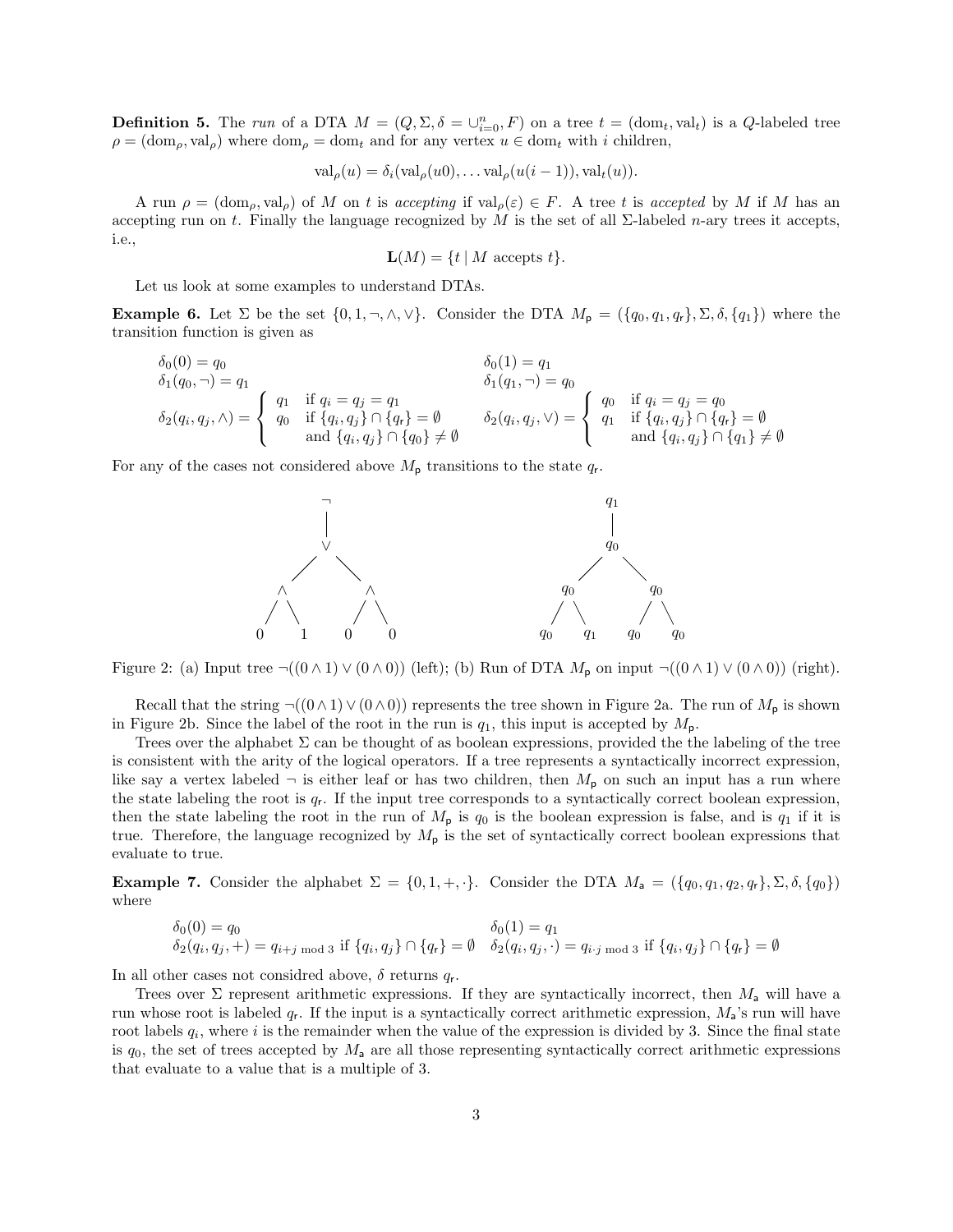Let us look at some examples of designing DTAs to recognize languages of trees.

**Example 8.** Consider the alphabet  $\Sigma = \{0, 1, g, f\}$ . The collection of all trees containing an even number of fs can be recognized by a DTA as follows. The DTA will track the parity of the number of fs seen in the subtree read so far. So the DTA has two states  $q_0$  and  $q_1$ , and it will be in state  $q_i$  in subtree at position p is the number of fs in the subtree at position p modulo 2 is i. This can be ensured by the following transition rules.

$$
\begin{aligned}\n\delta_0(0) &= \delta_0(1) = \delta_0(g) = q_0 & \delta_0(f) = q_1 \\
\delta_1(q_i, 0) &= \delta_1(q_i, 1) = \delta_1(q_i, g) = q_i & \delta_1(q_i, f) = q_{i+1 \text{ mod } 2} \\
\delta_2(q_i, q_j, 0) &= \delta_2(q_i, q_j, 1) = \delta_2(q_i, q_j, g) = q_{i+j \text{ mod } 2} & \delta_2(q_i, q_j, f) = q_{i+j+1 \text{ mod } 2}\n\end{aligned}
$$

Since we need to accept trees with even fs, the set of final states will be  $\{q_0\}$ .

**Example 9.** Consider the context-free grammar with rules  $S \to AA$ ,  $A \to a |c|AB$ , and  $B \to b$ . The set of derivation trees/parse trees of this grammar can be recognized by a DTA. Intuitively, the DTA's state after reading a subtree will track if the subtree is consistent with the grammar rules, and the state will record the nonterminal labeling the root of the subtree.

Formally, the states are  $Q = \{q_a, q_b, q_c, q_A, q_B, q_C, q_*\}$ , with  $F = \{q_S\}$ . Here the state  $q_*$  is reached if the subtree is not consistent with the rules of the grammar, and it is one of the other states  $q<sub>X</sub>$  if it is consistent and the root of the subtree is labeled X. The transitions are as follows.

$$
\begin{aligned}\n\delta_0(a) &= q_a & \delta_0(b) &= q_b & \delta_0(c) &= q_c \\
\delta_1(q_a, A) &= q_A & \delta_1(q_c, A) &= q_A & \delta_1(q_b, B) &= q_B \\
\delta_1(q_A, q_B, A) &= q_A & \delta_2(q_A, q_A, S) &= q_S\n\end{aligned}
$$

All "other" transitions go to  $q_*$ .

# 2 Regularity and Nonregularity

As in the case of words, these automata define an interesting class of tree languages that we will call *regular*.

**Definition 10.** A set A of  $\Sigma$ -labeled n-ary trees is a regular if there is a DTA M such that  $A = L(M)$ .

Example 9 identifies an important class of tree regular languages — parse trees of a context-free grammar.

**Theorem 11.** The set of derivation trees/parse trees of a context-free grammar  $G = (N, T, P, S)$  is regular.

Proof. The proof generalizes the construction in Example 9 and is based on the same intuition. Take  $\Sigma = N \cup T$ . The automaton recognizing the parse trees is as follows

- $Q = T \cup N \cup \{*\}$
- $F = \{S\}$
- $\delta_0(a) = a$  for  $a \in T$ , and for  $i > 0$ ,  $\delta_i(\alpha_1, \alpha_2, \ldots, \alpha_i, X) = X$  if  $X \to \alpha_1 \alpha_2 \cdots \alpha_i \in P$ . In all other cases,  $\delta_i(\alpha_1, \alpha_2, \ldots, \alpha_i, X) = *$ .

 $\Box$ 

The regularity of parse trees of a context-free grammar is an interesting connection between context-free languages and regular tree languages. However, Theorem 11 does not provide a characterization of regular tree languages, i.e., it is not the case that all regular tree languages are collections of parse trees of some grammar. Consider the collection B of all full binary trees labeled by alphabet  $\Sigma = \{b, A\}$ , with the property that (a) all leaves are labeled b and all internal vertices are labeled A, and (b) every path has at most  $2$  As and there is at least one path with exactly 2 As. The language B is, in fact, a finite set of trees that we can write as the following set of terms.

$$
B = \{A(A(b,b), b), A(b, A(b,b)), A(A(b,b), A(b,b))\}.
$$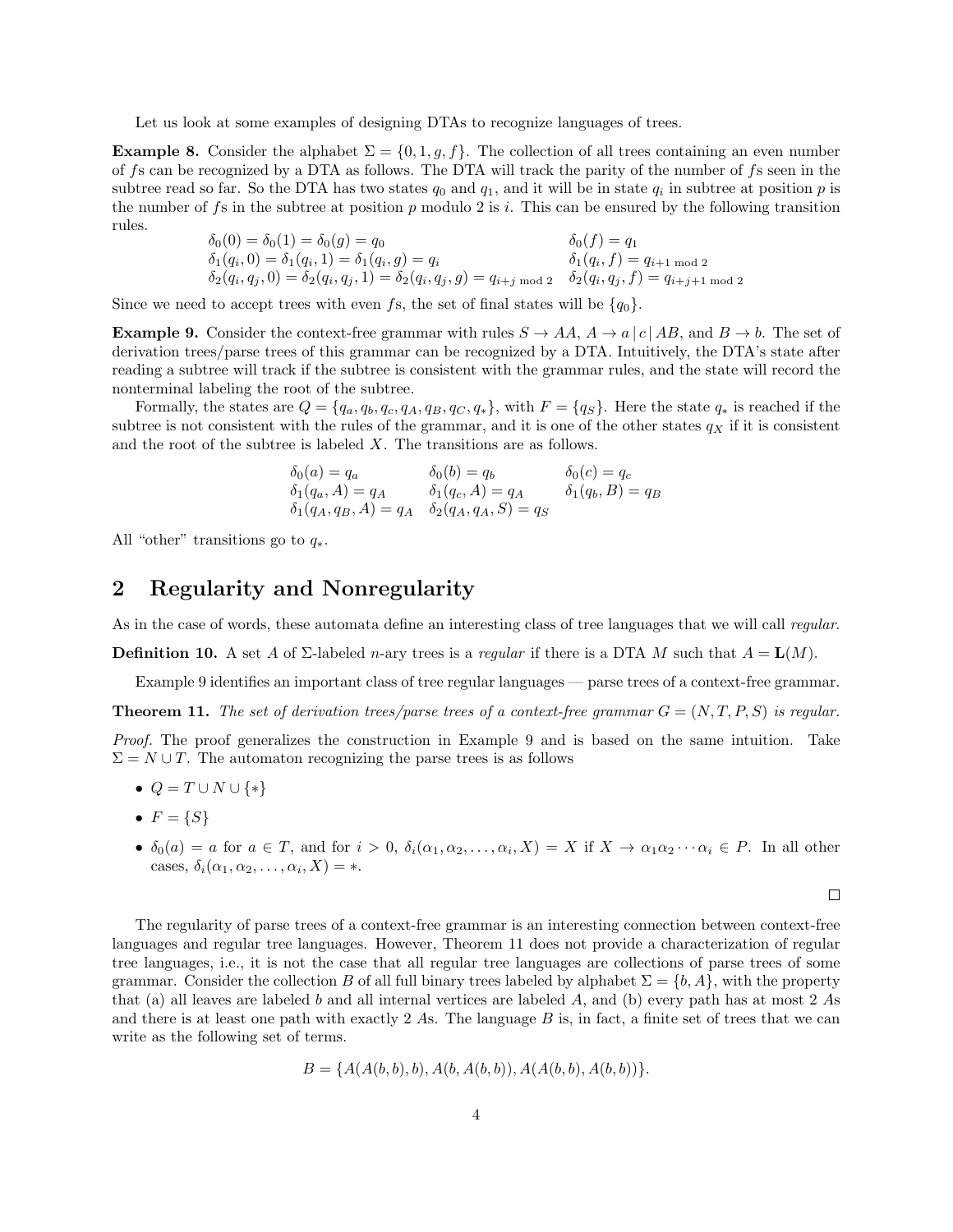B can be easily recognized by the DTA with states  $\{q_0, q_1, q_2, q_*\}$  with final states  $\{q_2\}$  and transition

$$
\delta_0(b) = q_0 \quad \delta_2(q_i, q_j, A) = \begin{cases} q_{\max(i,j)+1} & \text{if } \max(i,j) < 2\\ q_* & \text{otherwise} \end{cases}
$$

with the assumption that  $\delta$  returns  $q_*$  in all other cases. However, B is definitely not the set of all parse trees of a context-free grammar because if a grammar has a parse tree with two As then it can be pumped to create a tree with arbitrary number of As.

Like in the case of words, every finite set of trees is regular. We leave the proof as an exercise for the reader.

**Proposition 12.** If A is a finite set of  $\Sigma$ -labeled trees then A is regular.

Not all tree languages are regular; we could easily argue this through a counting argument as the number of DTAs is countable but the number tree languages is uncountable. However, we can give explicit examples of languages that are not regular. Such examples help understand the computational limits of DTAs.

Theorem 13. There are tree languages that are not regular.

Proof. Let  $\Sigma = \{b, A\}$ . Let  $T(\Sigma)$  be the collection of all full binary trees where leaves are labeled by b and internal vertices are labeled by A. Consider

$$
L = \{ A(t, t) \mid t \in T(\Sigma) \}
$$

That is, L consists of tree whose root is labeled by A, and its left and right subtrees are identical.

We will prove the non-regularity of L through a proof by contradiction. Assume that L is recognized by DTA M. Since M has finitely many states, there must be two trees  $t_1, t_2$  with  $t_1 \neq t_2$  such that the runs of M on  $t_1$  and  $T_2$  end in the same state. That is, if  $\rho_1 = (\text{dom}_{\rho_1}, \text{val}_{\rho_1})$  is the run of M on  $t_1$ , and  $\rho_2 = (\text{dom}_{\rho_2}, \text{val}_{\rho_2})$  is the run of M on  $t_2$ , then  $\text{val}_{\rho_1}(\varepsilon) = \text{val}_{\rho_2}(\varepsilon)$ . Since M accepts  $A(t_1, t_1)$  and  $A(t_2, t_2)$ , it also accepts  $A(t_1, t_2)$ . But  $A(t_1, t_2) \notin L$  which contradicts our assumption that M recognizes L.  $\Box$ 

### 3 Nondeterminism and Closure Properties

As for any machine model, we can consider a nondeterministic version of tree automata. The definition is identical to that for DTAs, except that the transition function returns a set of possible states for a vertex in the tree, given its label and the states of its children. Formally it can be defined as follows.

**Definition 14.** A nondeterministic tree automaton (NTA) on  $\Sigma$ -labeled n-ary trees is  $M = (Q, \Sigma, \delta, F)$ where Q is a finite set of states,  $F \subseteq Q$  is a set of final/accepting states, and  $\delta = \bigcup_{i=0}^n \delta_i$  is the transition function, where  $\delta_i: Q^i \times \Sigma \to 2^Q$ .

Runs, acceptance and language recognized are natural generalization of Definition 5

**Definition 15.** The run of a NTA  $M = (Q, \Sigma, \delta = \bigcup_{i=0}^{n} F)$  on a tree  $t = (\text{dom}_t, \text{val}_t)$  is a  $Q$ -labeled tree  $\rho = (\text{dom}_{\rho}, \text{val}_{\rho})$  where  $\text{dom}_{\rho} = \text{dom}_{t}$  and for any vertex  $u \in \text{dom}_{t}$  with i children,

$$
\operatorname{val}_{\rho}(u) \in \delta_i(\operatorname{val}_{\rho}(u0), \dots \operatorname{val}_{\rho}(u(i-1)), \operatorname{val}_t(u)).
$$

A run  $\rho = (\text{dom}_{\rho}, \text{val}_{\rho})$  of M on t is accepting if  $\text{val}_{\rho}(\varepsilon) \in F$ . A tree t is accepted by M if M has an accepting run on t. Finally the language recognized by M is the set of all  $\Sigma$ -labeled n-ary trees it accepts, i.e.,

$$
\mathbf{L}(M) = \{ t \mid M \text{ accepts } t \}.
$$

Like in the case of finite automata, nondeterminism does not add anything to the expressive power of tree automata.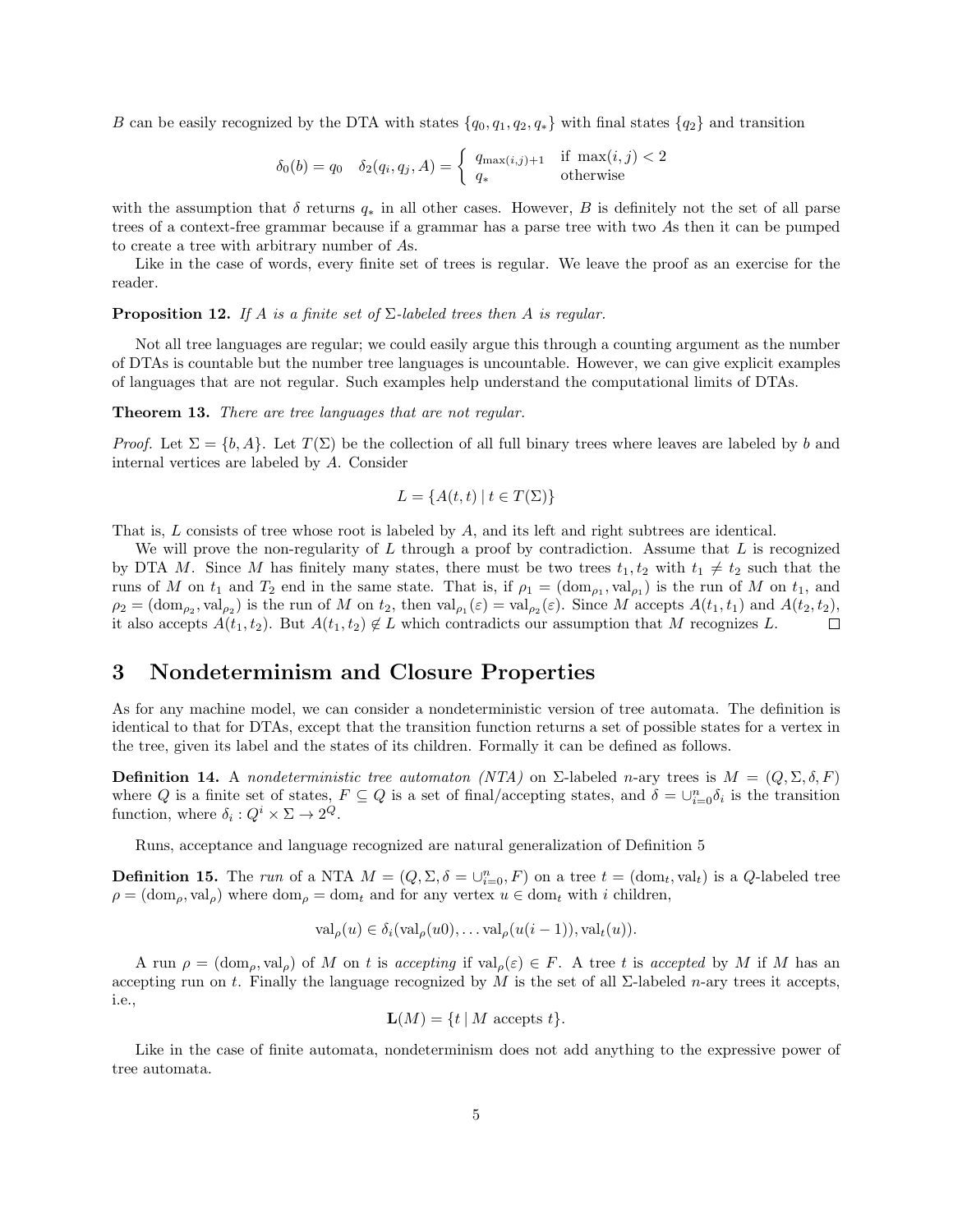**Theorem 16.** Let A be a tree language recognized by an NTA. Then A is regular.

*Proof.* The standard subset construction extends to this case. Let  $N = (Q, \Sigma, \delta, F)$  be an NTA recognizing A. Consider the DTA  $D = (2^Q, \Sigma, \delta', F')$  where

- $F' = \{ P \subseteq Q \mid P \cap F \neq \emptyset \}$
- $\delta'$  is as follows:  $\delta'_0 = \delta_0$  and  $\delta'_k(Q_1, Q_2, \ldots, Q_k, f) = \{q | \exists q_1, q_2, \ldots, q_k, q_i \in Q_i \text{ and } q \in \delta_k(q_1, q_2, \ldots, q_k, f) \}.$

One can prove inductively the following observation for any Σ-labeled tree t. Let  $\rho = (\text{dom}_o, \text{val}_o)$  be the run of D on t with  $\operatorname{val}_{\rho}(\varepsilon) = P$ . We can show that

$$
q \in P
$$
 iff there is a run  $\rho' = (\text{dom}_{\rho'}, \text{val}_{\rho'})$  of N such that  $\text{val}_{\rho'}(\varepsilon) = q$ .

Using this observation we have  $\mathbf{L}(D) = \mathbf{L}(N)$ , given the definition of F'.

Regular tree language enjoy similar closure properties to regular languages — they are closed un Boolean operations.

Theorem 17. Regular tree languages are closed under all boolean operations.

Proof. Standard constructions for DFAs like cross product and flipping final/non-final states, extend to DTAs. Details are left to the reader to work out.  $\Box$ 

The notion of projection can be extended to trees. Let  $\Sigma$  and  $\Gamma$  be finite alphabets such that  $|\Gamma| \leq |\Sigma|$ . A projection is any function between such alphabets, i.e.,  $\pi : \Sigma \to \Gamma$ . Given such a projection function, one can extend it to function from Σ-labeled trees to Γ-labeled trees in the natural way: for Σ-labeled tree  $t = (\text{dom}_t, \text{val}_t) \; \pi(t)$  is the Γ-labeled tree given by  $(\text{dom}_{\pi(t)}, \text{val}_{\pi(t)})$  where  $\text{dom}_{\pi(t)} = \text{dom}_t$  and  $\text{val}_{\pi(t)}(u) =$  $\pi(\text{val}_t(u))$ . Extending projection to languages we have  $\pi(A) = {\pi(t) | t \in A}$ . Like regular (word) languages, regular tree languages are closed under projections.

**Theorem 18.** If A is a regular tree language and  $\pi$  is a projection, then  $\pi(A)$  is also regular.

*Proof.* The construction of an NTA recognizing  $\pi(A)$  is very similar to the way one constructs an NFA to recognize the projection of a word language. The details are left to the reader to work out.  $\Box$ 

## 4 Decision Problems and MSO

We begin by looking at the classical decision problems for automata, namely, emptiness and universality. These problems are decidable for tree regular languages.

**Theorem 19.** Given a NTA  $M = (Q, \Sigma, \delta, F)$  there is a polynomial time algorithm to determine if  $\mathbf{L}(M) = \emptyset$ .

*Proof.* Let us say a state  $q \in Q$  reached on input t if there is a run  $\rho = (\text{dom}_{\rho}, \text{val}_{\rho})$  of M on t such that  $val_{\rho}(\varepsilon) = q$ , i.e., q is reached on t if in some run of M on t, the label of the root is q. The idea is to inductively compute the set of all states that can be reached on some input. If this set can be computed then emptiness can be determined because  $langM$  is empty iff no final state is reachable. Let us define

 $E_i = \{q \mid \exists t \text{ of height at most } i \text{ and } q \text{ is reached on } t\}.$ 

We will compute  $E_i$  inductively on i.

Observe that  $E_0 = \{q \mid \exists a \in \Sigma \ldotp q \in \delta_0(a)\}.$  Inductively,

$$
E_i = E_{i-1} \cup \bigcup_k \{q \mid \exists a \in \Sigma. \exists q_0, \dots q_{k-1} \in E_{i-1}. \ q \in \delta_k(q_0, q_1, \dots q_{k-1}, a)\}.
$$

Since M has finitely many states, for some  $\ell$  (at most  $|Q|$ ),  $E_{\ell} = E_{\ell+1} = \{q | \exists t. q \text{ is reached on } t\}.$  Therefore,  $\mathbf{L}(M) = \emptyset$  iff  $E_{\ell} \cap F = \emptyset$ .  $\Box$ 

 $\Box$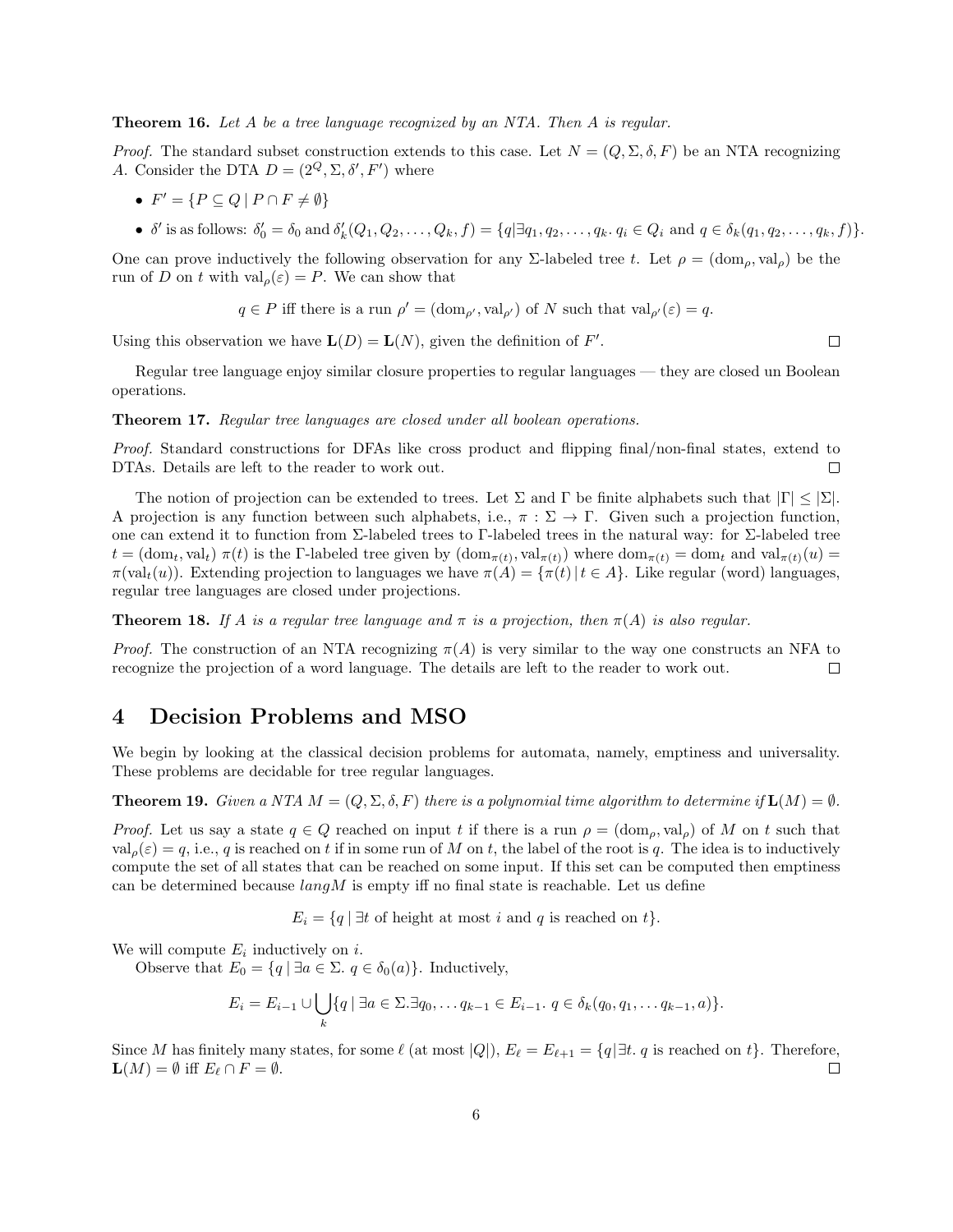Since regular tree languages are closed under complementation, it follows that checking universality is also decidable.

Corollary 20. Given a DTA M, there is a polynomial time algorithm to check if  $\mathbf{L}(M)$  contains all  $\Sigma$ -labeled trees.

Proof. The result follows from Theorem 19 and Theorem 17.

Trees, like words, can be seen as structures.  $n$ -ary  $\Sigma$ -labeled trees are structures over the signature  $\tau_T = \{ \langle S_i \rangle_{i=0}^{n-1}, \{Q_a\}_{a \in \Sigma} \}.$  Here  $\langle S_i \rangle_{i=0}^{n}$  is interpreted as the ancestor/descendant relation,  $S_i$  the parent/child relationship, and  $Q_a$  the labeling function on the vertices of the tree. Formally, the correspondence between a tree and its representation as a  $\tau_T$  structure is as follows.

**Definition 21.** A  $\Sigma$ -labeled *n*-ary tree  $t = (\text{dom}_t, \text{val}_t)$  is the structure  $\mathcal{T} = (T, \langle \mathcal{T}, \{S_i^{\mathcal{T}}\}_{i=0}^{n-1}, \{Q_a^{\mathcal{T}}\}_{a \in \Sigma})$ where

- $T = \text{dom}_t$
- $\langle \nabla \rangle$  is the prefix relation on strings, i.e.,  $(u, v) \in \langle \nabla \rangle$  if u is a prefix of v.
- For any  $i, S_i^{\mathcal{T}} = \{(u, ui) | u, ui \in \text{dom}_t\},\$ and
- $Q_a^{\mathcal{T}} = \{u \mid \text{val}_t(u) = a\}.$

Again there is a bijection between the structure representation of a tree  $t$  and the tree itself. Therefore, we will confuse the distinction between these representations.

Having identified the signature for labeled trees, and the structure representation of trees, first order logic or monadic second order logic *over trees* is just the logic over the restricted signature and when the models we consider are restricted to tree structures. We will say that a collection A of  $\Sigma$ -labeled n-ary trees is definable in first-order logic/MSO if there is a first-order/MSO sentence  $\varphi$  such that

$$
A = \{ t \mid t \models \varphi \}.
$$

Analogous to the Büchi-Elgot-Trakhtenbrot theorem and Büchi's theorem, regularity and MSO definability are equivalent over tree structures.

**Theorem 22** (Doner, Thatcher-Wright 1968). A tree language A is regular if and only if A is MSO definable.

Proof. The proof is similar to Büchi's theorem for infinite words, or the Büchi-Elgot-Trakhtenbrot for finite words. To show regularity implies MSO definability, we construct a sentence that is satisfied by trees that are accepted by the tree automaton recognizing the regular language. Essentially the sentence says "there is a tree labeled by states of the automaton that is a valid accepting run of the machine on the tree structure." Conversely, we show that for any MSO formula  $\varphi$  we can construct a tree automaton that accepts trees that encode assignments and tree structures that satisfy  $\varphi$ . Assignments to variables and set variables can be encoded as extra binary labels on the tree, as in the case of words, and the automaton can be constructed inductively based on the structure of the formula  $\varphi$ ; here the fact that regular tree languages are closed under boolean operators and projections is exploited.  $\Box$ 

# 5 Applications

We discuss a couple of applications of the theory of tree regular languages that we have introduced. The first is solving 2-player games, and the second is deciding various properties of rewriting systems.

 $\Box$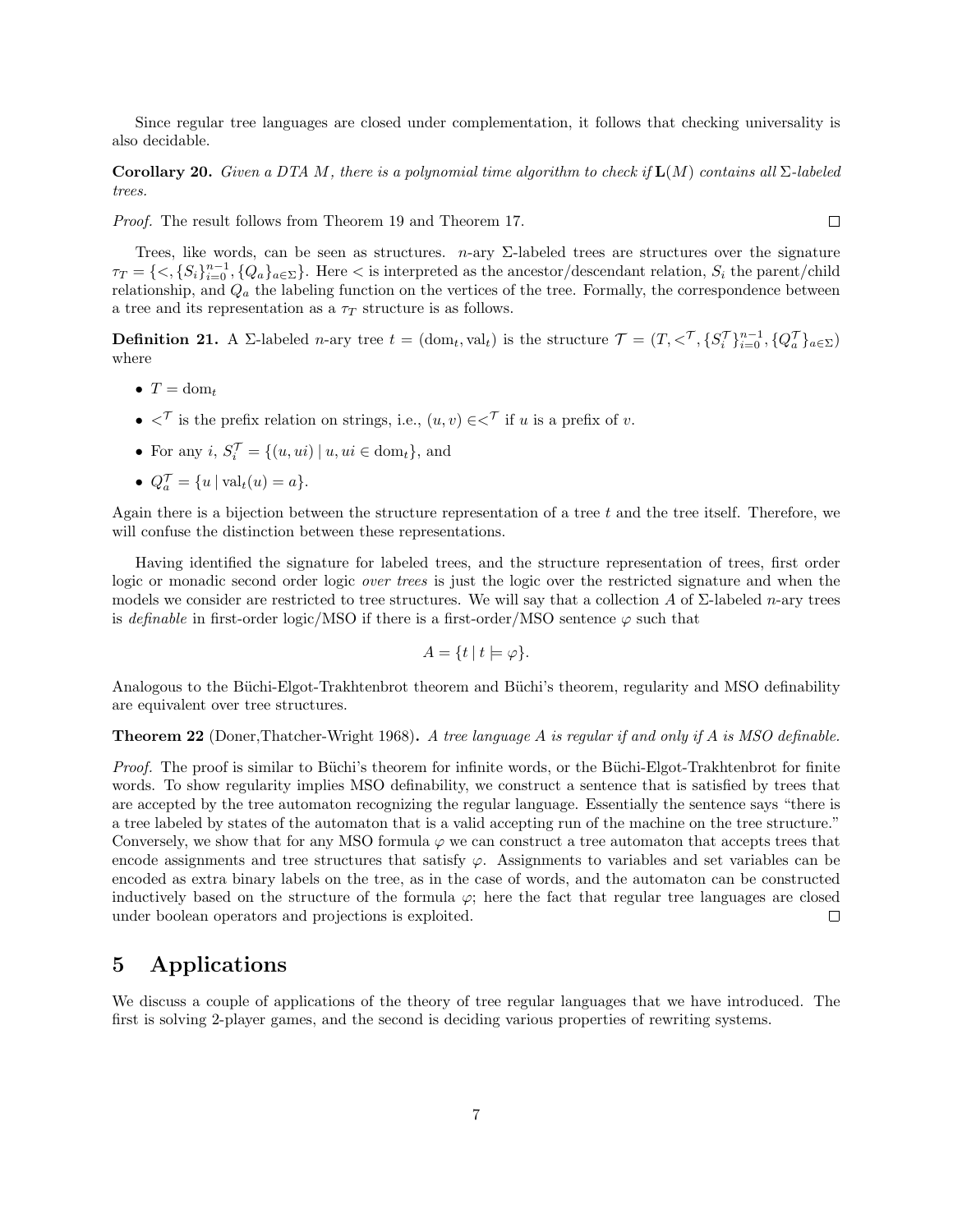

Figure 3: Schematic view of Church's problem.



Figure 4: Setup of the Controller Synthesis Problem.

#### 5.1 Solving Games

Alonzo Church was looking at the problem of circuit design. In a circuit design problem we might have an input/output specification, that dictates the sequence of outputs that must be produced for each sequence of inputs; this is shown schematically in Figure 3. The assumption here is that the input and output are a stream of bits. The input/output specification could be provided in many different ways, including possibly a logical formula that identifies the relationship between input and output. The goal is to construct a circuit that implements the specification. This problem, of synthesizing a circuit, to meet a given logical specification can be viewed as a game between two players — environment or Alice, and the system or Bob. The environment/Alice produces some sequence of inputs, and the system/Bob must respond to the input by constructing the output. Bob wins the game, if he can ensure that the output meets the specification. Now, Bob has a strategy to play this game in such a way that no matter what Alice does, he can win, then the strategy used by Bob is the circuit we are looking for.

A slight generalization of Church's problem is the controller synthesis problem, shown in Figure 4. Here there is a system/plant that is interacting with an environment. The goal is to synthesize a controller or an algorithm for the plant that ensures that the plant meets its specification no matter what the environment does. Again this can be viewed as a game between two player, namely the environment and the controller for the plant.

Both the controller synthesis problem and Church's synthesis problem can be solved automatically by developing algorithms that determine the winner in two-player games. It turns out that there is a close connection between solving such games and tree regular languages. We begin by formally defining the class of two-player games that we will study.

**Definition 23.** A game graph or arena is a  $G = (Q_A, Q_B, E)$ , where  $Q_A$  and  $Q_B$  are finite disjoint sets of vertices, and  $E \subseteq (G_A \cup G_B) \times (G_A \cup G_B)$  is the edge relation with the property that evert vertex has at least one outgoing edge.

A two person game between Alice and Bob is formally a pair  $(G, \varphi)$ , where G is a game graph and  $\varphi$ identifies the plays that are winning for Bob. The game is played as follows. Initially the "token" is placed in some vertex. In each step, the token is moved along an edge from the current vertex by one of the players. The player making the move is determined by whether the vertex containing the token belongs to  $Q_A$  or  $Q_B$ . If the token is in a vertex in  $Q_A$ , Alice makes the move, otherwise Bob makes the move.

Thus, a play from  $q \in Q_A \cup Q_B$  is a sequence  $q_1, q_2, \ldots$  where  $q_1 = q$  and for every  $i, (q_i, q_{i+1}) \in E$ . There are different winning conditions one can consider.

**Reachability** For  $G = (Q_A, Q_B, E)$ , the *reachability* winning condition is specified by a set  $F \subseteq Q_A \cup Q_B$ . A play  $\rho = q_1, q_2, \ldots q_i, \ldots$  is winning for Bob if for some  $i, q_i \in F$ .

**Safety** For  $G = (Q_A, Q_B, E)$ , the *safety* winning condition is specified by a set  $F \subseteq Q_A \cup Q_B$ . A play  $\rho = q_1, q_2, \dots q_i, \dots$  is winning for Bob if for every  $i, q_i \in F$ .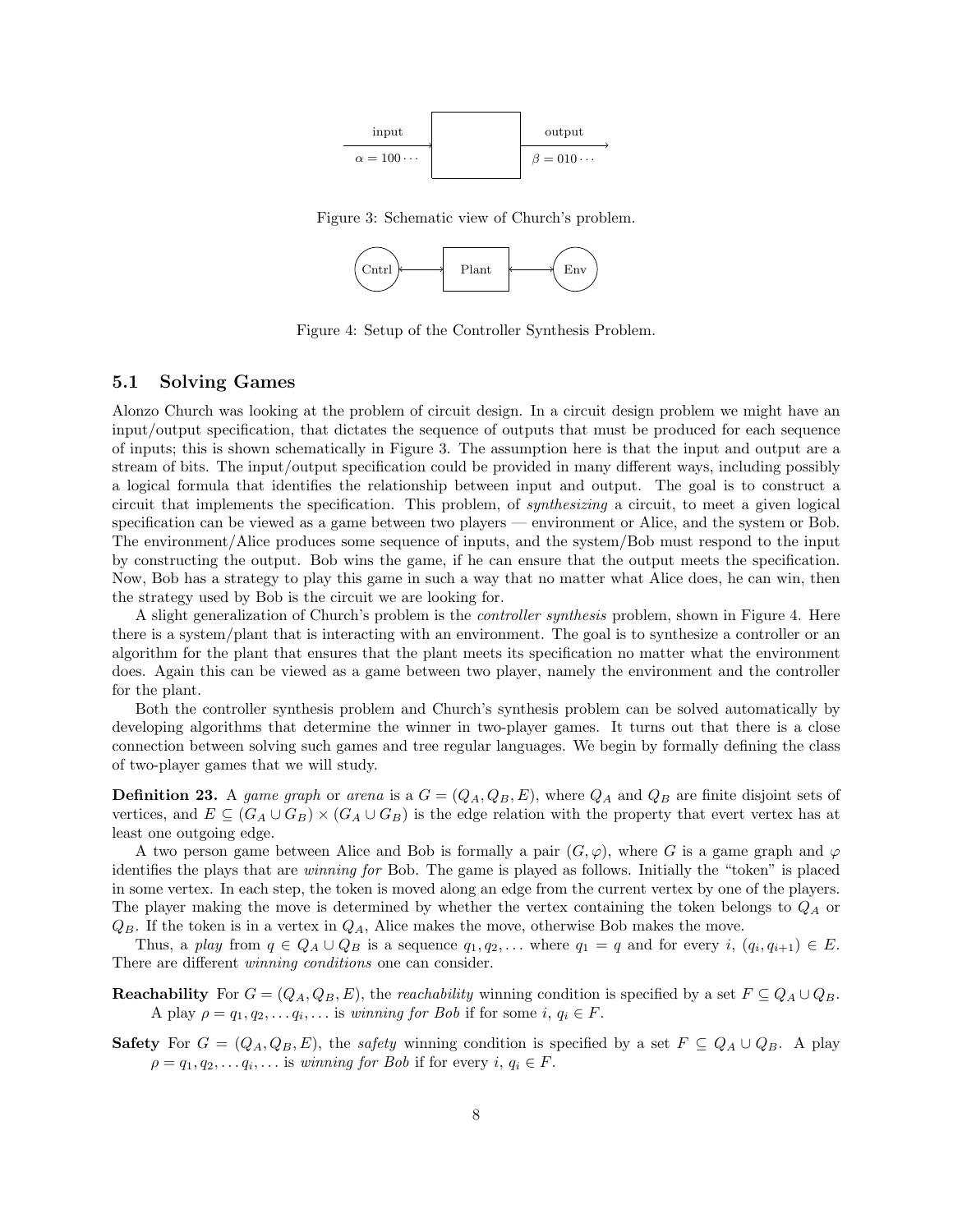

Figure 5: Game graph with positions belonging to Alice as squares.

Other There are many other types of games that are specified on infinite plays like recurrence, parity, etc.

In this section we will focus on reachability winning conditions.

Example 24. Consider a game graph shown in Figure 5. The vertices are parititioned into two sets vertices in  $Q_A$  are shown as squares, while vertices in  $Q_B$  are shown as circles. Consider a reachability winning condition given by the set  $F = \{3\}$ . The play 1, 2, 6, 5, 3, ... is winning for Bob according to this condition. On the other hand, the play  $(1, 7, 6)^\omega$  is not winning for Bob.

Notice that Bob is guaranteed to win if the game starts at vertex 3 no matter what Alice does. If the game starts from any other vertex, then Alice can play in manner that avoids visiting 3. This is because the only way to reach 3 is via vertices 2 and 5 which are positions in which Alice makes a move. Both vertices 2 and 5 have an outgoing edge that is not to 3, and so Alice can always avoid visiting 3.

Players in this game play it according to a *strategy*, which informs players on which edge to choose when it is their turn based on the history of the game so far. Identifying winning strategies then allows us to determine whether a player can win no matter the other player does. Let us define these notions precisely.

**Definition 25.** Consider a game graph  $G = (Q_A, Q_B, E)$ , with  $Q = Q_A \cup Q_B$ . A strategy for Bob from  $q \in Q$  is a function  $f : qQ^*Q_B \to Q$  specifying for any (finite) play prefix starting at q and ending in a vertex of  $Q_B$ , the edge that Bob should choose.

A play  $\rho = q_1, q_2, \ldots, q_i, \ldots$  is played according to strategy f for Bob if for each  $q_j \in Q_B$ ,  $q_{j+1} =$  $f(q_1q_2\cdots q_i)$ .

A strategy from q is winning for Bob if every play from q played according to f is winning for Bob. A position q is winning for Bob, if Bob has a winning strategy from q. Finally the winning region for Bob is the set  $W_B = \{q | q$  is winnign for Bob}

Definitions of strategy for Alice, play according to a strategy for Alice, winning strategy for Alice, winning position for Alice, and winning region for Alice can all be defined analogously. We will denote the winning region for Alice by the set  $W_A$ . It is easy to see that a position cannot be winning for both Alice and Bob if a position  $q$  is winning for Alice that means that Alice has a winning strategy no matter how Bob plays; and so Bob cannot win from  $q$  if Alice plays optimally. This gives us the following proposition.

#### Proposition 26. The winning regions of Alice and Bob are disjoint.

A game is said to be *determined* if every position is either winning for Alice or for Bob. That is,  $W_A \cup W_B$ is the set of all vertices of the game graph. Reachability games are determined. They are a special class of a more general class of two-player games that were proved to be determined by Martin. We will not present its proof.

#### Theorem 27 (Martin 1975). Reachability games are determined.

The computational problem associated with two-player games is the following: Given a game graph  $G = (Q_A, Q_B, E)$  with a reachability winning condition F, and a position q, determine if q is winning for Bob. If Bob has a winning strategy from  $q$ , we may also want to construct the strategy. Being able to construct the strategy means that we can synthesize the controller/circuit in the synthesis problems that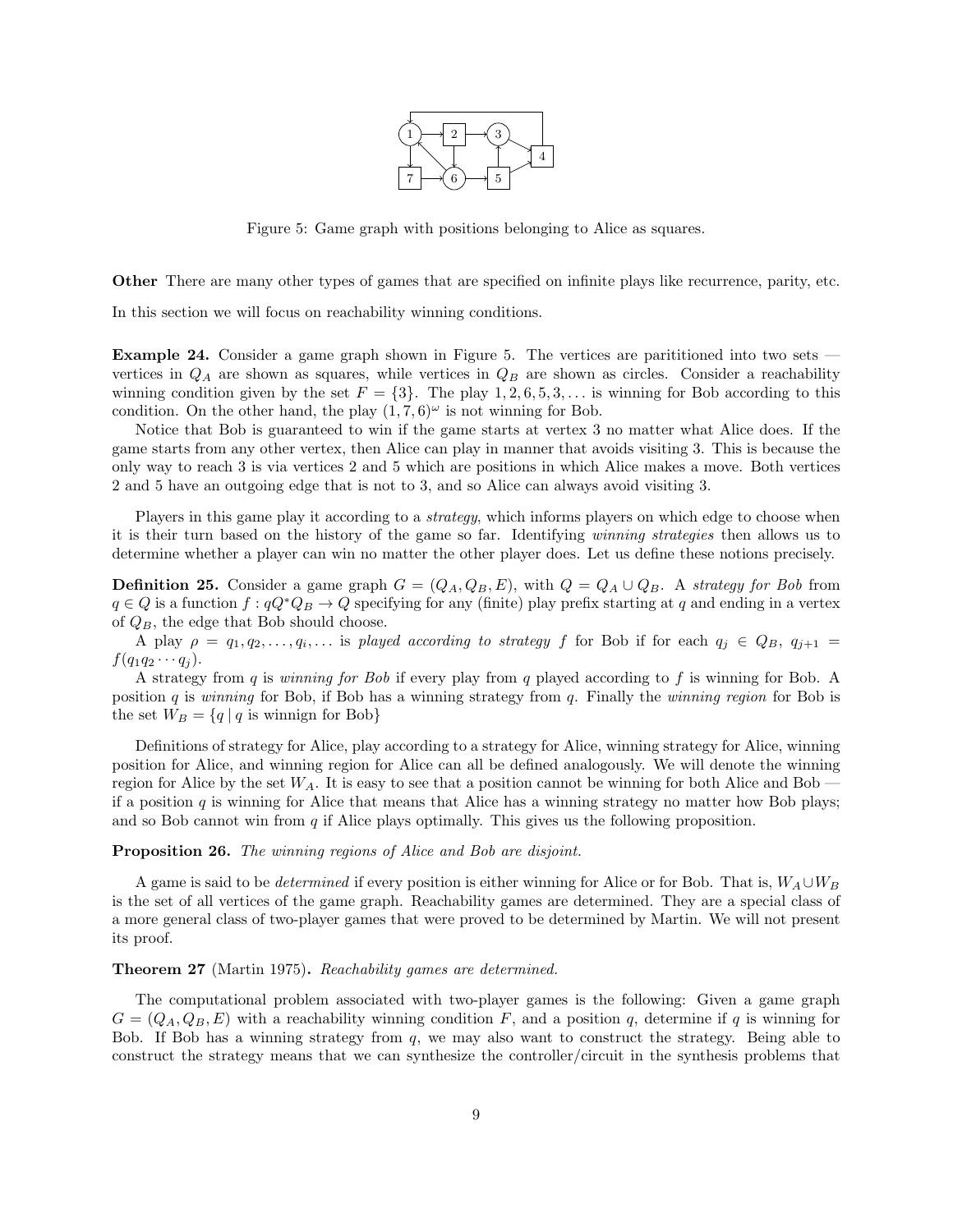motivated these games. It turns out that these computational problems are indeed efficiently solvable. One way to prove these results is through a connection to regular tree languages.

Winning strategies for Bob from q in a reachability game can be thought of as a  $Q_A \cup Q_B$ -labeled finite trees where

- The root is labeled  $q$ ;
- A vertex labeled  $q_A \in Q_A$ , has a child corresponding to each q' such that  $(q_a, q') \in E$ , and these are the only children;
- A vertex labeled  $q_B \in Q_B$  has exactly one child, and if the child is labeled  $q'$  then  $(q_b, q') \in E$ ;
- Every leaf is labeled by some vertex in  $F$ .

The label of the unique successor of a  $Q_B$ -vertex is the move that the strategy recommends for Bob. Notice that a play according to this strategy is simply a path in this tree, and since each path ends in a vertex in  $F$ . it is winning for Bob. We can now establish the connection between solving the game problem and regular tree languages.

Theorem 28. The collection of winning strategies for Bob from position q is a regular tree language. The tree automaton recognizing this language can be effectively constructed.

*Proof.* Given a  $(Q_A \cup Q_B)$ -labeled tree, the automaton needs to check that it satisfies all the conditions laid out in the previous paragraph. It is easy to see that they can be accomplished using finite memory.

The automaton's state at a vertex will either be the game position labeling the vertex or will be an error state — it will move to an error state if the subtree rooted at the vertex is not consistent with being a winning strategy. The formal construction of the automaton is as follows. Let  $\overline{Q} = {\overline{q} | q \in Q_A \cup Q_B}$ ; thus,  $\overline{Q}$  is just a copy of the game positions. The automaton is  $M = (\overline{Q} \cup \{*\}, Q_A \cup Q_B, \delta, \{q\})$  where  $\delta$  is defined as follows.

$$
\delta_0(q) = \overline{q} \text{ if } q \in F
$$
\n
$$
\delta_1(\overline{q_1}, q) = \overline{q} \text{ if } q \in Q_B \text{ and } (q, q_1) \in E
$$
\n
$$
\delta_i(\overline{q_1}, \overline{q_2}, \dots, \overline{q_i}, q) = \overline{q} \text{ if } q \in Q_B \text{ and } (q, q_1), \dots, (q, q_i) \text{ are the only outgoing edges of } q
$$

In all other cases,  $\delta$  returns  $*$ .

Notice the above DTA is linear in the size of the game graph.

**Theorem 29.** It can be decided whether Bob has a winning strategy from position q. Moreover if there is a winning strategy, it can be effectively constructed.

 $\Box$ 

Proof. One can check the emptiness of the language associated with the DTA recognizing winning strategies from Theorem 28; the emptiness checking algorithm can also produce a tree in the language and hence a winning strategy. The running time of this algorithm is linear.  $\Box$ 

#### 5.2 Rewrite Theories

Term rewriting is a general way to describe computation. States of the computation process are terms, and each step of the computation rewrites the term according to some rules. Thus, we can imagine such a rewrite system to be describing a directed graph (possibly infinite) where the vertices are terms and the edges are given by the rewriting rules. This approach to describing computation endows the state with some structure, and allows us to describe an infinite graph in a simple computationally effective manner. Rewrite systems are general enough to describe any computational model you might have encountered, like finite automata, context-free grammars, pushdown automata, and Turing machines.

Terms are nothing but labeled trees and rewrite rules will describe how trees can be transformed. Let us assume a finite set of labels  $\Sigma$ , and let us fix n to be the number of children any vertex in a tree. We will denote the set of  $\Sigma$ -labeled (n-ary) trees by  $\mathcal{T}_{\Sigma}$ . We now define a *(ground) rewriting system.*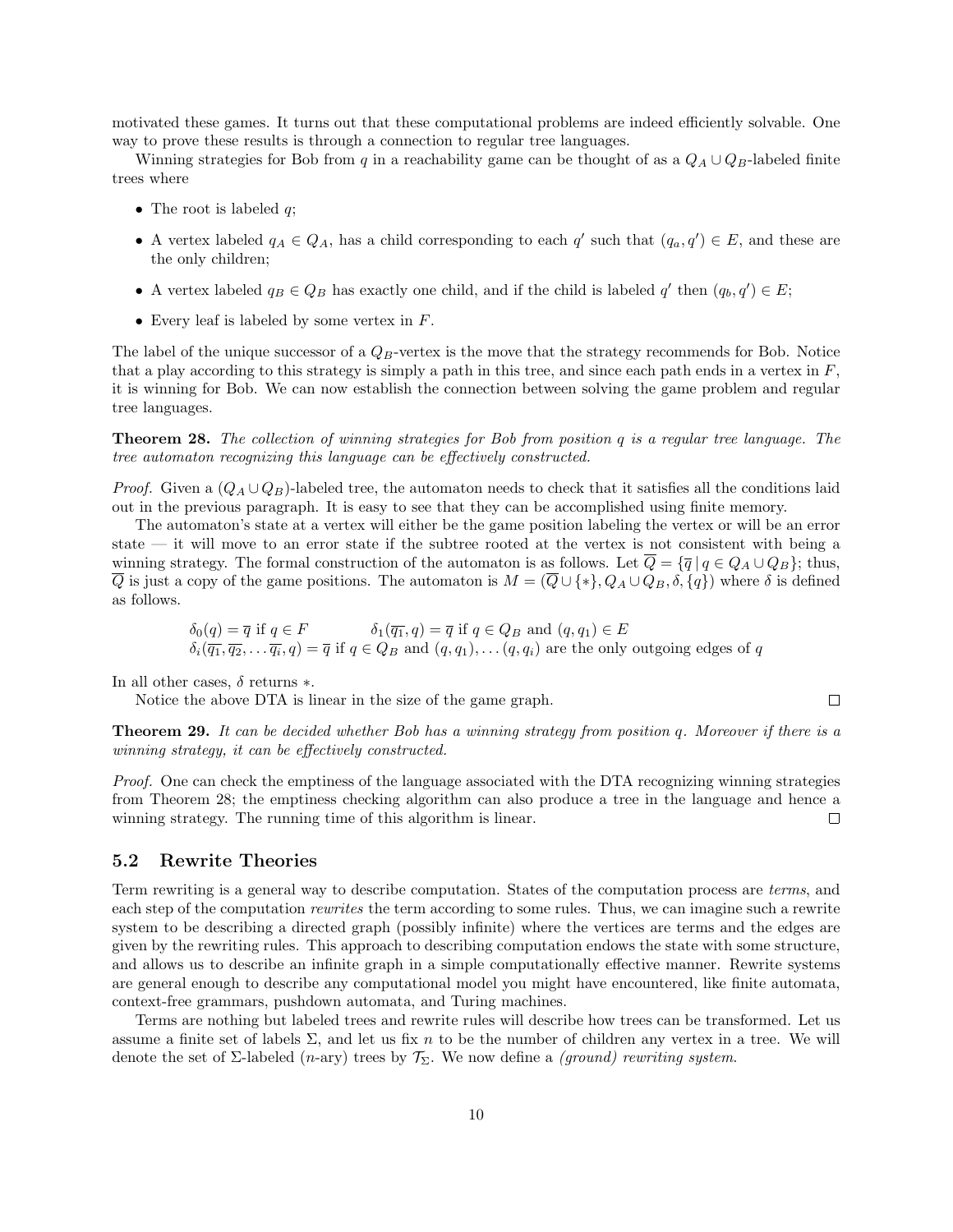

Figure 6: Encoding pairs of trees as a single tree. The Rightmost tree encodes the (ordered) pair for the first two trees.

**Definition 30.** A (ground) rewriting systems on n-ary  $\Sigma$ -labeled trees is a set of rules R where elements of R are rules of the form  $\ell \to r$  with  $\ell, r \in \mathcal{T}_{\Sigma}$ .

Let us consider a  $\Sigma$ -labeled tree t. A rule of the form  $\ell \to r$  can be applied to t, if  $\ell$  is a subtree of t, and the result of applying the rule is to replace the subtree  $\ell$  by r. This is called a rewriting step, and it can be applied repeatedly. Let us formally define this notion of rewriting.

Recall that for a tree  $t = (dom_t, val_t)$ , the subtree rooted at position p is denoted by  $t|_p$ . Let us define the notion of replacing on subtree by another. Recall also that for k trees  $t_0, \ldots t_{k-1}$  and a symbol  $f \in Sigma$ ,  $f(t_0, \ldots t_{k-1})$  denotes the tree whose root is labeled f, and has as children  $t_0, \ldots t_{k-1}$  (from left to right).

**Definition 31.** For trees  $t = (dom_t, val_t)$  and  $u$ , and  $p \in dom_t$ , the result of *replacing the subtree at position* p in t by u, is denoted by  $t[u]_p$ . Formally, it is inductively defined as follows.

- $t[u]_e = u$
- $f(t_0, t_1, \ldots, t_{k-1})[u]_{i,p} = f(t_0, \ldots, t_{i-1}, t_i[u]_p, t_{i+1}, \ldots, t_{k-1})$

For example, when  $t = f(a, f(a, g(b, f(a, b))))$ ,  $t[b]_1 = f(a, b)$ . Having defined the effect of replacing on esubtree by another, we can define a rewriting step according to a rule.

**Definition 32.** Given a set of rules R, t reduces to u in one step (with respect to R), denoted by  $t \rightsquigarrow u$ , if there is some  $\ell \to r \in R$  and  $p \in \text{dom}_t$  such that  $t|_p = \ell$  and  $u = t[r]_p$ .

t reduces to u zero or more steps (denoted by  $t \stackrel{*}{\leadsto} u$ ) if there are  $t_1, t_2, \ldots t_m$  such that  $t_1 = t, t_m = u$ and  $t_i \rightsquigarrow t_{i+1}$ .

t reduces to u in one parallel rewrite step if there are postions  $p_1, p_2, \ldots, p_k \in \text{dom}_t$  and rules  $\ell_1 \to$  $r_1, \ldots, \ell_k \to r_k$  such that  $t|_{p_i} = \ell_i$  and u is the result of simultaneously replacing the subtrees  $t|_{p_i}$  by  $r_i$ . We will denote this by  $t \rightarrow \parallel u$ 

Let us consider some examples to understand these definitions.

**Example 33.** Consider  $\Sigma = \{a, b, g, h\}$ . Let the set of rules be  $g(b) \to h(b)$ , and  $h(g(b)) \to g(b)$ . Consider the tree given by the term  $t = f(a, g(b), g(b))$ . Then  $t \leadsto f(a, h(b), g(b))$ , and  $t \leadsto f(a, g(b), h(b))$ . We could also say  $t \stackrel{*}{\leadsto} f(a, h(b), h(b))$ , as we could apply the rule  $g(b) \rightarrow h(b)$  twice to get  $f(a, h(b), h(b))$ .

Now let us consider the tree  $t' = f(a, h(g(b)), g(b))$ . Some example rerwiting steps are  $t' \leadsto f(a, g(b), g(b))$ ,  $t'rewrtstrf(a, h(h(b)), h(b))$ , and  $t'rewrtstrf(a, h(b), h(b))$ . We could also say  $t' \leadsto_{||} f(a, g(b), g(b)), t' \leadsto_{||}$  $f(a, g(b), h(b))$  and  $t' \sim_{\text{min}} f(a, h(h(b)), h(b))$ . However, t' does not rewrite to  $f(a, h(b), h(b))$  in a single parallel rewrite step.

One of the results we would like to establish is the regularity of these different rewriting steps we have introduced in Definition 32. To do that, we need to identify how we can excode a binary relation on trees as a set of trees. The basis of this approach is to identify how a pair of trees can be seens as a single labeled tree; once this can be done, then the relation is simply the collection of all trees that encode pairs that belong to the relation. One way to encode a pair of labeled trees as a single labeled tree is shown in Figure 6. Here the component trees are "overlapped" to yield a tree over the product alphabet. One can formally define this "overlapping process as follows.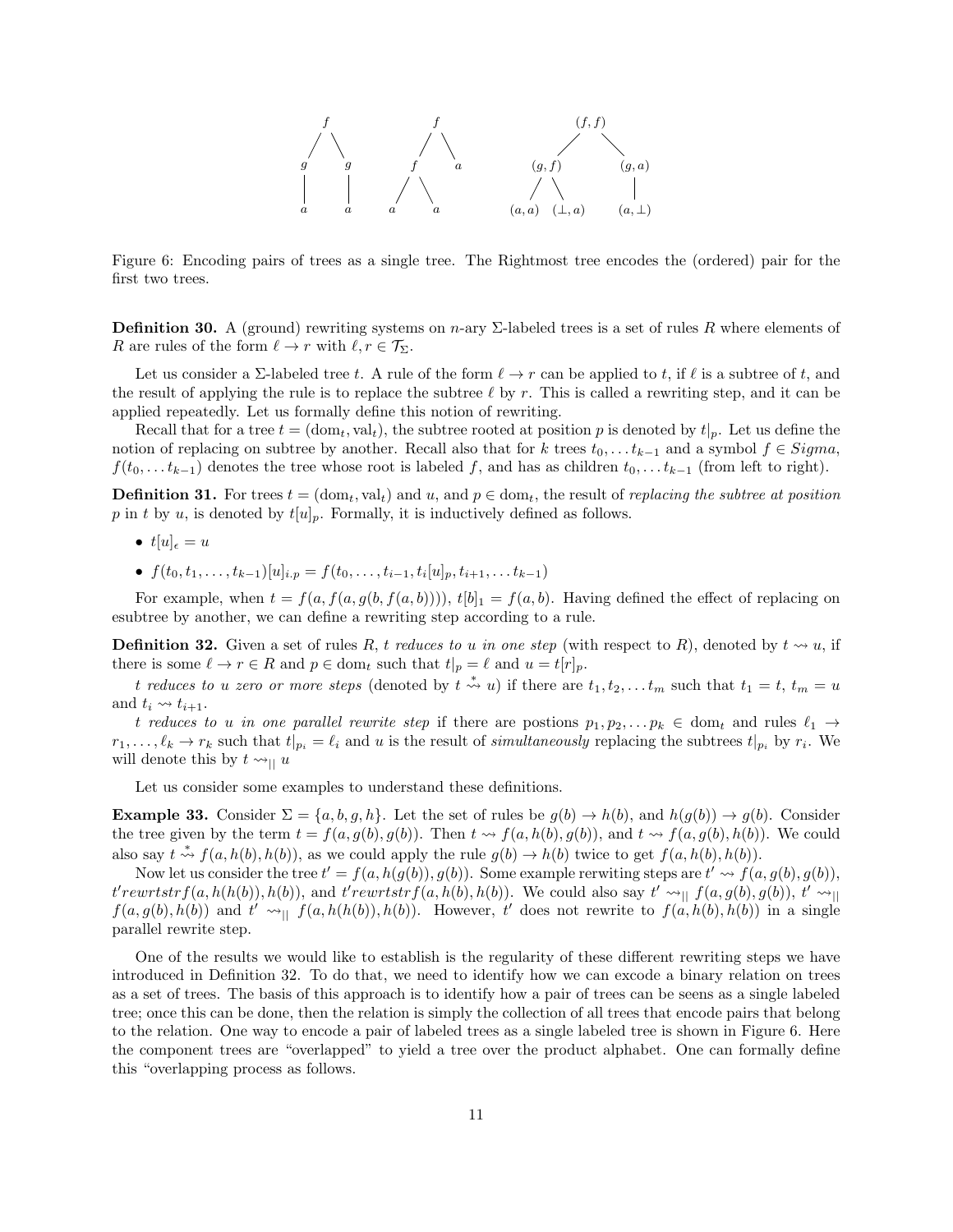**Definition 34.** Let  $t_1 = (\text{dom}_{t_1}, \text{val}_{t_1})$  and  $t_2 = (\text{dom}_{t_2}, \text{val}_{t_2})$  be a pair of *n*-ary  $\Sigma$ -labeled trees. Let  $\Sigma' = (\Sigma \cup \{\bot\}) \times (\Sigma \cup \{\bot\})$  be such that  $\bot \notin \Sigma$ . The encoding of the pair  $(t_1, t_2)$  is a  $\Sigma'$ -labeled *n*-ary tree  $enc(t_1, t_2) = t = (dom_t, val_t)$ , where

- $dom_t = dom_{t_1} \cup dom_{t_2}$ , and
- $val_t(u) = (val_{t_1}(u), val_{t_2}(u));$  here we assume that  $val_{t_i}(u) = \bot$ , when  $u \notin dom_{t_i}$  for  $i \in \{1, 2\}$ .

The encoding of pairs of trees (Definition 34) can obviously also be generalized to k-tuples of trees. Having encoded pairs of trees, we can encode a binary relation as a tree language.

**Definition 35.** A binary relation  $R \subseteq \mathcal{T}_{\Sigma} \times \mathcal{T}_{\Sigma}$  on *n*-ary  $\Sigma$ -labeled trees, can be encoded as a language of trees over the label set  $\Sigma' = (\Sigma \cup {\{\perp\}}) \times (\Sigma \cup {\{\perp\}})$  as

$$
enc(R) = \{enc(t_1, t_2) | (t_1, t_2) \in R\}
$$

The relations  $\leadsto$ , rewrtstr, and  $\leadsto$ <sub>||</sub> are regular; this is a celebrated result due to Dauchet and Tison.

**Lemma 36** (Dauchet-Tison). Given a set of rewrite rules R, the one step rewriting relation  $\rightsquigarrow$ , the many step rewriting relation rewrtstrr, and the parallel rewriting step  $\leadsto_{||}$ , are all regular tree languages under the encoding described in Definition 35.

*Proof.* Showing that  $\sim$  and  $\sim$ <sub>||</sub> are regular are easy, and is left as exercise. Showing  $\stackrel{*}{\rightsquigarrow}$  is regular is beyond the scope of this course.  $\Box$ 

The regularity of the reriwte steps (Lemma 36) can be exploited to get decidability results for ground rewriting systems. Consider the first order signature  $\tau_{\text{rewrite}} = (\mathcal{T}_{\Sigma}, \leadsto, \text{rewrtstr}, \leadsto_{||})$ , where  $\mathcal{T}_{\Sigma}$  are constant symbols. Thus,  $\tau_{\text{rewrite}}$  is an infinite signature as it has infinitely many constant symbols. A set of rewrite rules R defines a structure over this signature, where  $\leadsto$ , rewrtstr,  $\leadsto$ <sub>Il</sub> are intepreted to be the single rewrite step, the multiple rewrite step, and the parallel rewrite step with respect to the rules R.

Theorem 37 (Dauchet-Tison). Given a set of rewrite rules R, the set of first order sentences true in structure defined by R over the signature  $\tau_{rewrite}$  is decidable.

Proof. Like in the Doner-Thatcher-Wright theorem (and the Büchi-Elgot-Trakhtenbrot theorem), the validity of the theory of rewriting can be reduced to the emptiness question of tree automata, based on the closure properties of regular tree languages. Decidability follows fromthe decidability of emptiness problem for tree automata.  $\Box$ 

Theorem 37 can be exploited to get a series of decidability results for different properties.

Pushdown Systems. Pushdown systems use information stored in finitely many states and an unbounded stack while computing (they are basically pushdown automata, without language accepting features, like final states). They are used to model recursive programs with variables over finite domains.

Corollary 38. The first order theory of pushdown systems is decidable.

Proof. A pushdown system can be modelled as a ground rewrite system.

**Normal Forms.** u is said to be a normal form (with respect to rules R) if there is a no v such that  $u \rightsquigarrow v$ . u is said to be *normal form of t* if u is a normal form and  $t \stackrel{*}{\leadsto} u$ .

Corollary 39. Checking if every t has a normal form is decidable.

*Proof.* Existence of normal forms for all  $t$  can be expressed in first order logic.

$$
\forall t \exists u ((t \stackrel{*}{\leadsto} u) \land \neg (\exists v. u \leadsto v))
$$

 $\Box$ 

 $\Box$